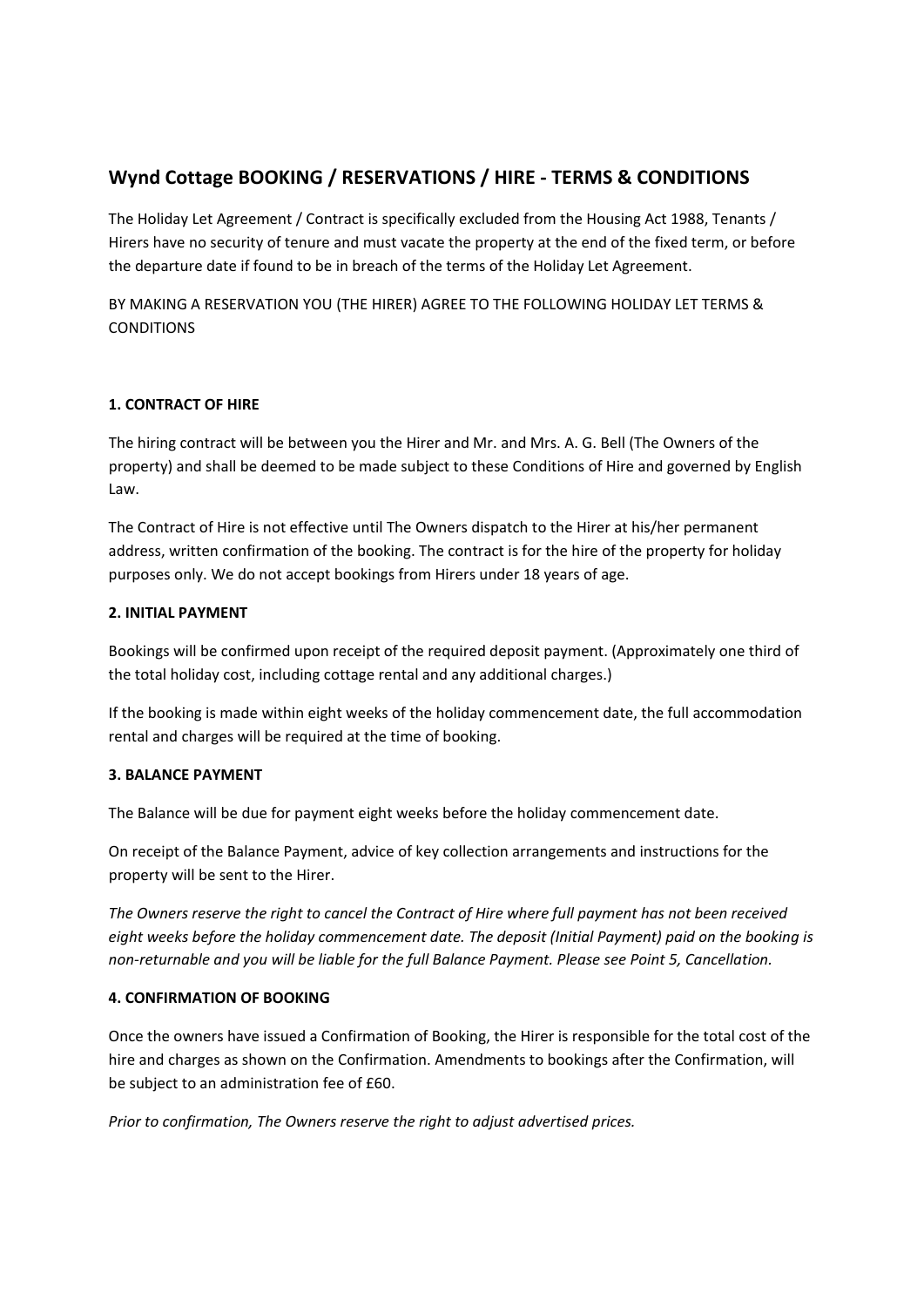## **5. CANCELLATION**

If you are need to cancel your holiday you must inform The Owners as soon as possible. We will cancel your booking on the day we receive your written notice to cancel.

You will remain liable for full payment unless we are able to re-let all or part of the period booked, in which case The Owners will consider a refund, less an administration fee of £120. Any refund will be calculated immediately after the period booked.

*The Owners recommend you take out a third party "Holiday Cancellation Insurance" policy. These are advertised on‐line for under Circa. £10 .*

#### **6. OWNERS LIABILITIES.**

The use of accommodation and facilities, is entirely at the users' risk, and no responsibility can be accepted for injury, or loss or damage of belongings. However, The Owners do not seek to exclude or limit their legal liabilities.

#### **7. GROUP / FAMILY MEMBERS & NUMBERS**

In no circumstances may more than 6 persons occupy the property. The Owners reserve the right to refuse admittance and end the rental if this condition is not observed. Only those listed on the booking may occupy the premises. The person who completes the booking ( Lead Name / Hirer), certifies that he or she is authorised to agree to the Booking Conditions on behalf of all members of the party, including any changes. The Lead Name must be over 18 years and a member of the party occupying the property. The Lead Name agrees to take responsibility for all members of the party.

The Owners reserve the right to refuse or revoke any bookings from parties that may in their opinion *(and at their sole discretion) be unsuitable for the property concerned.*

#### **8. HIRER RESPONSIBILITIES**

For the whole of the period included within your booking, you will be responsible for the property and are required to take all reasonable care of it. This includes securing the property during your stay and at departure.

No Smoking and no candles allowed in the cottage.

The property, all equipment and utensils must be left clean and tidy at the end of the hire period. At no time should a pet be left alone unsupervised at the property.

The property must be vacated and all personal property removed by 10.00am on the day of departure.

#### **9. DAMAGE**

All damages and breakages are the legal responsibility of you, The Hirer, and should be notified to The Owner before the end of your holiday. The cost of damage or breakages shall be payable on demand.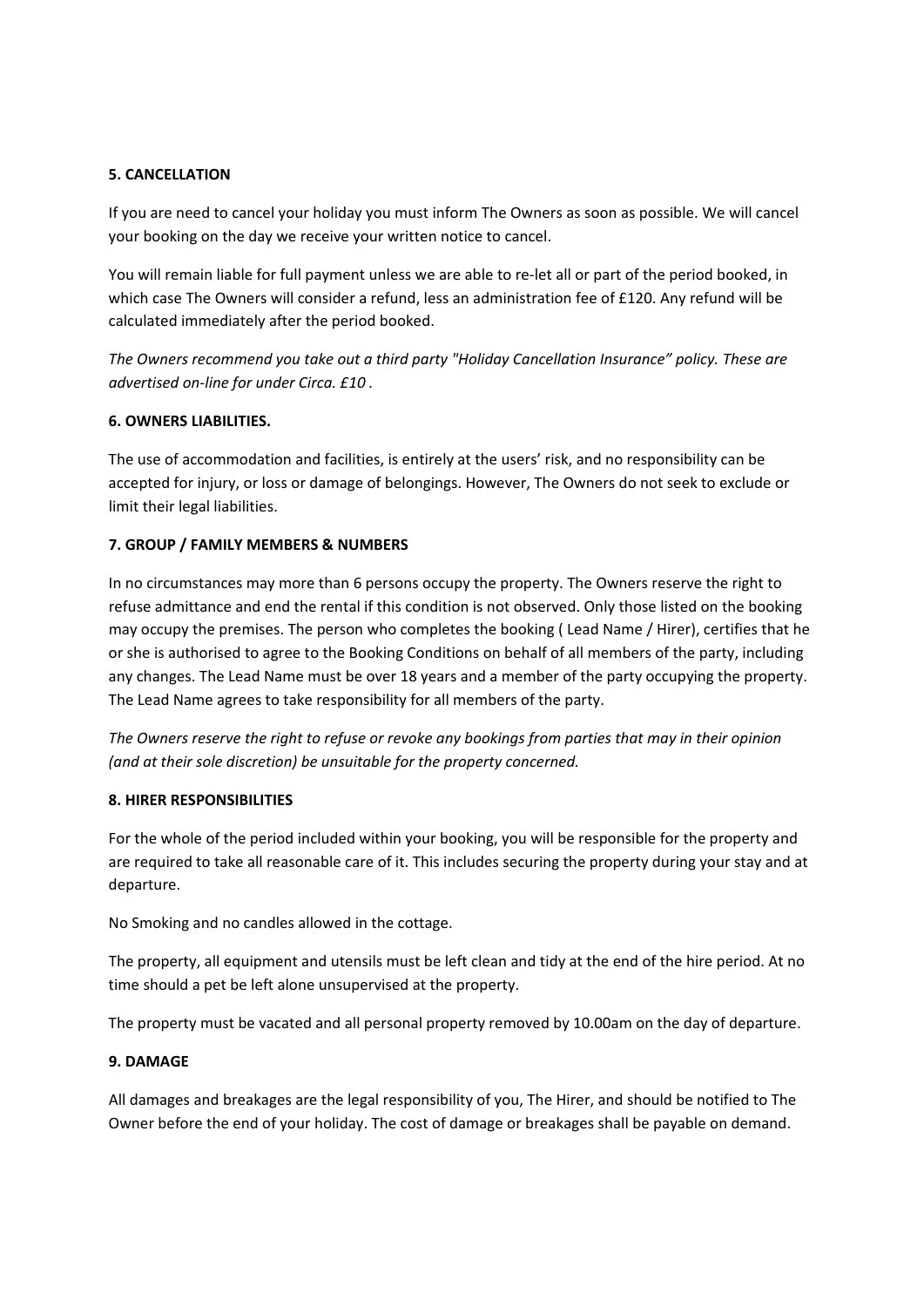Normally, minor damage or breakages will not be charged but in circumstances where extra cleaning is required or there has been breakage or damage beyond what is reasonably to be expected, The Owners reserve the right to charge you for any additional costs incurred as a consequence and may, at their discretion, refuse further bookings.

Should you find on arrival any damaged or non-working items, they must be reported to The Owners immediately, so that matters can be rectified. The Owners have the right to enter the property (without prior notice if this is not practical or possible) if special circumstances or emergencies arise (for example if repairs need to be carried out).

Any Damages/Security Deposits charged will be cashed on receipt and reimbursed promptly after the holiday (less any penalties which may be incurred).

The Owners reserve the right to repossess the Holiday Home at any time, where you or any member of your party or quest have caused damage or breached any other terms. In this event The Owners shall not *be liable to make any refund to the Hirer.*

## **10. COMPLAINT PROCEDURE**

If you are dissatisfied with the service or property. The Owners must be notified immediately, so that investigations can be carried out and any necessary action taken. In no circumstances can compensation be made for any complaints that are made after the hire has ended, or where the Hirer has denied The Owners the opportunity to try to put matters right during the Hirer´s stay.

Any significant complaint, justified by, and at the discretion of The Owners may result in an offer of a partial / proportional refund.

The Owners will not accept liability for happenings outside their reasonable control, such as loss of public amenities, disruptions or disturbance caused by authorities, utilities, the public or neighbours.

In any event, The Owners Liability is limited to the price paid by the hirer.

## **11. ACCURACY OF ADVERTISING DESCRIPTIONS**

The Owners have taken every care to ensure the accuracy of the property descriptions. The information is given in good faith, can be subjective, but is believed to be correct in normal circumstances. The owners cannot be held responsible for changes beyond their control, which may become known after publication.

Whilst we describe property as non-smoking this cannot be guaranteed. The descriptions of the cottage details the amenities that the property normally has available but generally does not state what is not included.

# **12. LEGAL**

In the event of any dispute between parties it shall be governed by the jurisdiction of the English courts